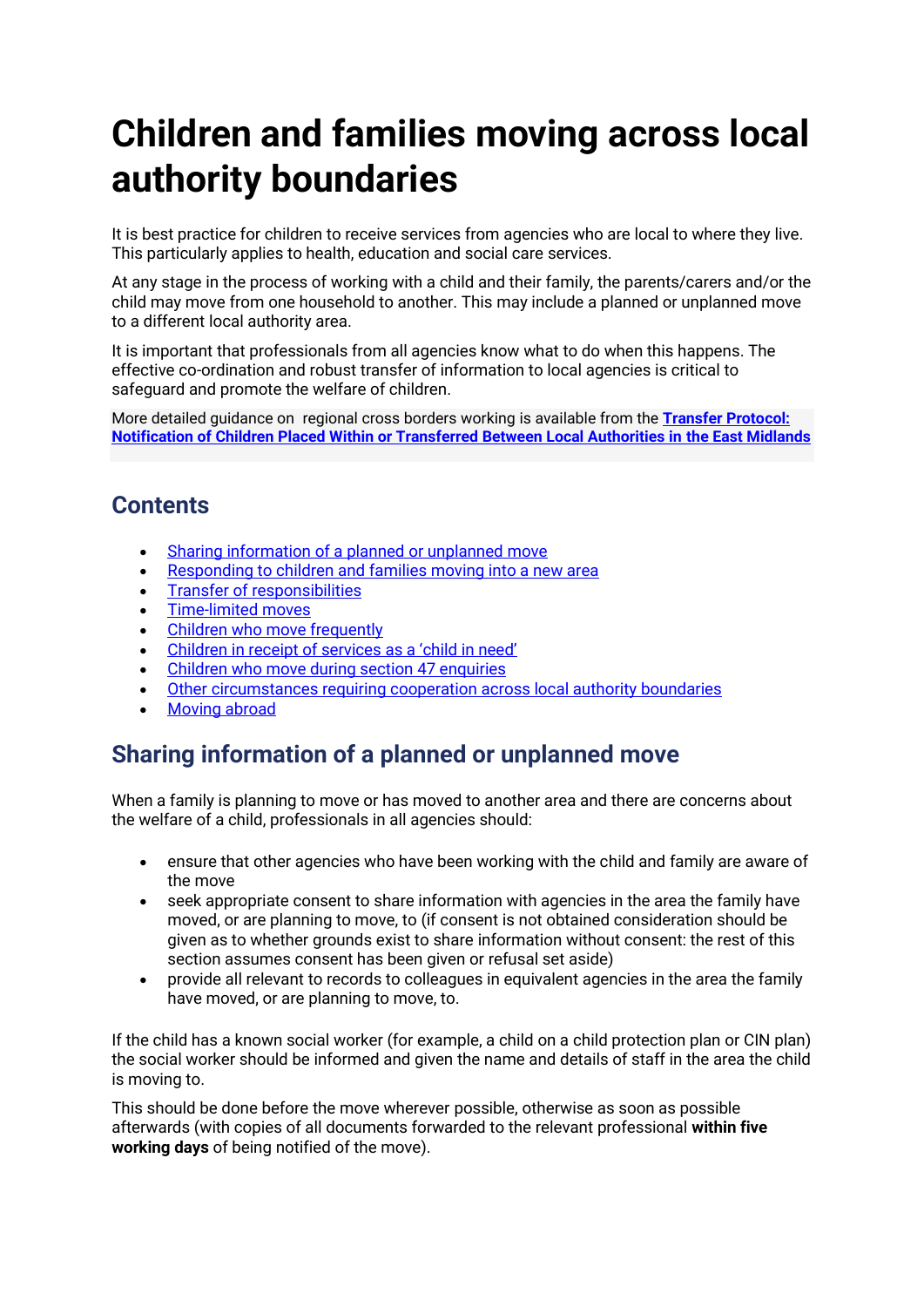Where a young person who is receiving services as a care leaver moves into another local authority area there is no duty to notify professionals in the new area. However, in agreement with the young person, this may be appropriate in some circumstances.

Where the immigration status of the child and their family is not confirmed or where there are safeguarding concerns, the UK Border Agency should be notified of any movements.

## <span id="page-1-0"></span>**Responding to children and families moving into a new area**

All agencies in contact with families who have moved, must establish basic information (i.e. full names, dates of birth, previous address, registration with doctor and enrolment in school etc.). The relevant agency must be notified if a child is not appropriately registered/enrolled.

#### **Facilitating access to universal services**

Children and families who move most frequently between local authorities include homeless families, asylum seekers and refugees, families experiencing domestic abuse, gypsy and traveller families and looked after children. For those already socially excluded, moving can worsen the effects of their exclusion and increase the vulnerability of children.

Professionals in all agencies should be aware that a child or family who has moved may not be in receipt of universal services. Professionals should pro-actively engage with the family in order to link them into local universal services, for example:

- providing information about relevant services
- following up to ensure that the family has managed to make contact and register with a local GP, school and other relevant services to which the child is entitled
- engaging appropriately with relevant agencies regarding any concerns which emerge.

#### **Identifying children at risk of harm**

Some families will move between authorities to avoid or divert professional contact where safeguarding or child protection concerns have been identified.

Professionals in all agencies should be alert to this possibility. Along with the indicators of abuse and neglect, the following circumstances associated with children and families moving across authority boundaries may indicate a particular cause for concern:

- A child and family or pregnant woman not being registered with a GP.
- A child not having a school place or whose attendance is irregular.
- A child or family having no fixed abode (for example, being homeless or living temporarily with friends and relatives) in so far as it impacts on the welfare of the child;
- Several agencies holding information about the child and family, which is not coordinated, and/or which has not followed the child or family (i.e. information which is missing or has gaps).
- Attendance of children at accident and emergency departments: these should be communicated to the child's GP by the hospital's paediatric discharge system or paediatric liaison arrangements.
- Domestic abuse and violence, substance misuse and/or adult mental health problems.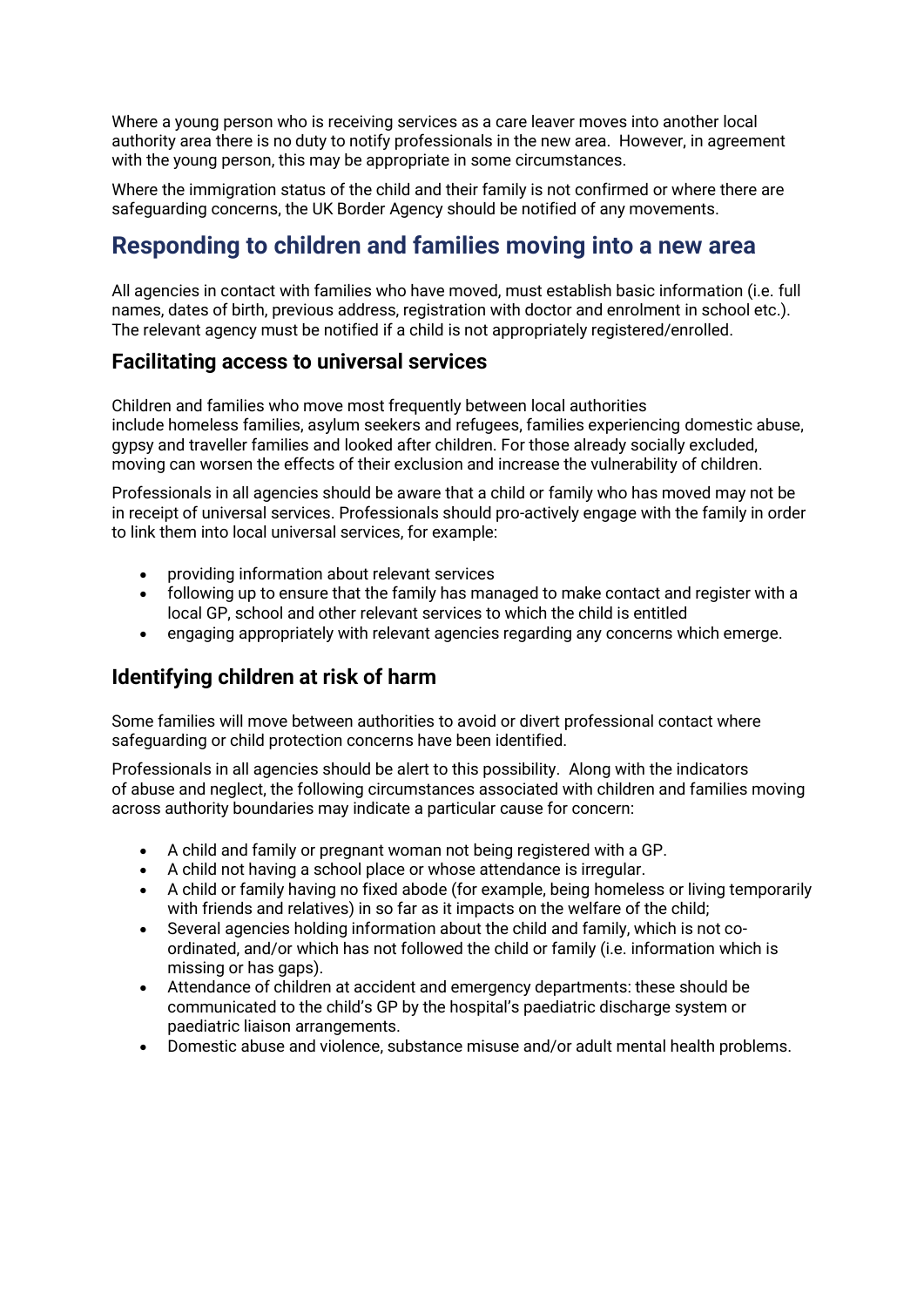## **Requesting information if circumstances suggest cause for concern**

If agencies become aware of a family moving into their area in circumstances that suggest there may be cause for concern about the welfare of one or more children, they should contact their equivalent agencies in the area the family have left to request information. This information should be provided **within one working day**.

# <span id="page-2-0"></span>**Transfer of responsibilities**

Children's social care services are normally provided by the local authority for **the area where the child is living or is found.** For these purposes, 'found' means the physical location where the child suffers, or is identified to be at risk of, harm or neglect.

However, where a child is currently receiving services, or is subject to a section 47 enquiry, formal transfer processes should be followed. Responsibility for safeguarding the child will remain with the local authority where the child was living (even though the child will have moved) until these transfer processes have been fully completed.

In some cases the local authority where the family previously lived will retain responsibility for the child.

#### **Children subject to a statutory order**

Responsibility for a child will remain with the local authority where the family previously lived if the child is subject to a statutory order. This includes:

- a care order
- an interim care order
- any form of supervision or family assistance order
- an emergency protection order
- a child assessment order
- any child who is subject to police protection powers
- a Section 37 assessment.

This legal responsibility cannot be transferred. However, the local authority to which the family have moved should be made aware of the move and may agree to provide services on behalf of the local authority where the family previously lived. This must be confirmed in writing by a local authority children's social care manager.

Any child protection concerns which subsequently arise are the responsibility of the local authority in whose area the child is found (i.e. the physical location where the child suffers, or is identified to be at risk of, harm or neglect).

#### **Children who are accommodated**

An accommodated child remains the responsibility of the local authority where the family previously lived until:

- the child is discharged from accommodation
- the local authority to which the family have moved agrees they will accommodate the child. This agreement must be confirmed in writing by children's care managers for both authorities.

Any child protection concerns which subsequently arise are the responsibility of the local authority in whose area the child is found (i.e. the physical location where the child suffers, or is identified to be at risk of, harm or neglect).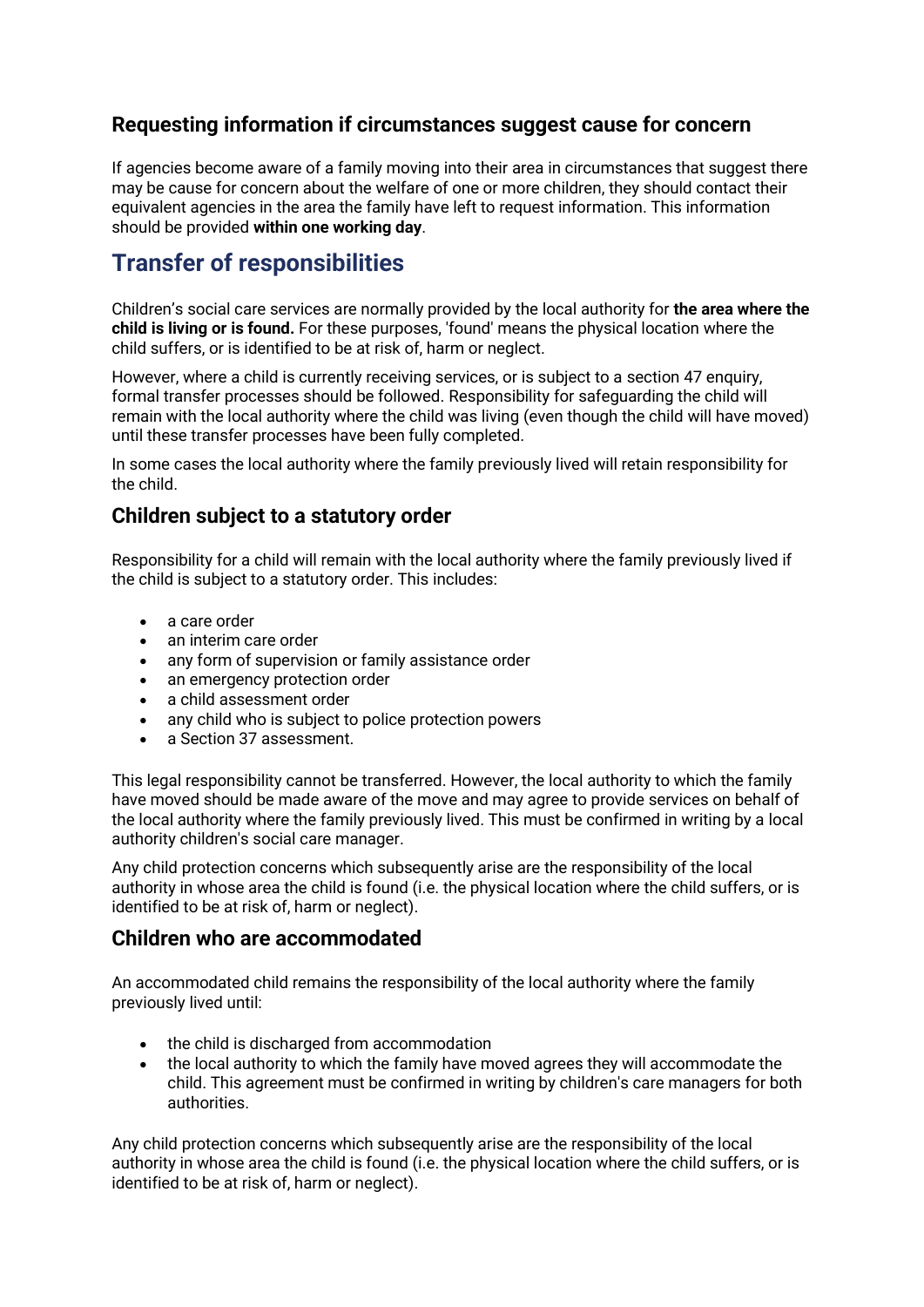#### **Where a parent is accommodated or a care leaver**

Where a child is a mother/expectant mother and is accommodated or subject to leaving care arrangements (potentially up to 25 years), the responsibility for these services remains with the local authority where they previously lived unless formally transferred.

However, the local authority where the child/baby is living or found will be responsible for responding to any concerns about the child/baby.

If the unborn baby is already the subject of a pre-birth child protection plan the arrangements for transferring the child protection plan (below) must be followed.

## **Children subject to a child protection plan**

All reasonable efforts should be made to house children who are subject of a child protection plan or to a child protection enquiry within the authority (unless a move is part of the child protection plan). This applies to both temporary and permanent housing provision.

The responsibility for a child subject of a protection plan remains with the local authority where the family previously lived until a 'Transfer-In' Conference has taken place and the area where the child has moved to makes a formal decision about the continuing need for a protection plan and this is confirmed in writing. For more information see the section on transfer in conferences. (add link to LLR procedures)

The Lead Social Worker will:

- Immediately make a referral to Children's Social Care in the new area to request a temporary child protection plan in their area and request a transfer in conference to be convened.
- Send the child's relevant personal details and forward any relevant documentation to the new area including a copy of the most recent Child Protection Plan, record of Child Protection Conferences and the most recent Review Conference;
- Inform the 'original' Child Protection list/plan holder (Children subject to a Child Protection Plan) of the new /temporary address.
- Inform the Core Group members of the change in circumstances.
- Attend any Initial Child Protection Conference in the new area

If a family moves to an area that is too far away for the existing social worker to effectively carry out home visits and other tasks required by the child protection plan, the local authority in the area the child has moved to should assist by implementing the plan prior to the formal Transferin conference. The agreement to do this must be confirmed in writing **within one week** of the family moving (where the date of the move is known).

Any child protection concerns which subsequently arise are the responsibility of the local authority in whose area the child is found (i.e. the physical location where the child suffers, or is identified to be at risk of, harm or neglect)

# <span id="page-3-0"></span>**Time-limited moves**

There may be circumstances where the child protection plan specifies a move out of an authority for a time-limited period. For example:

- the child temporarily stays with friends/family in another authority
- there is a time-limited placement in a residential or mother and baby unit in another local authority area
- a parent, together with children, is supported for a time-limited period to live with a specified person (for example, a relative or friend in another authority)
- the child is admitted to hospital in another authority.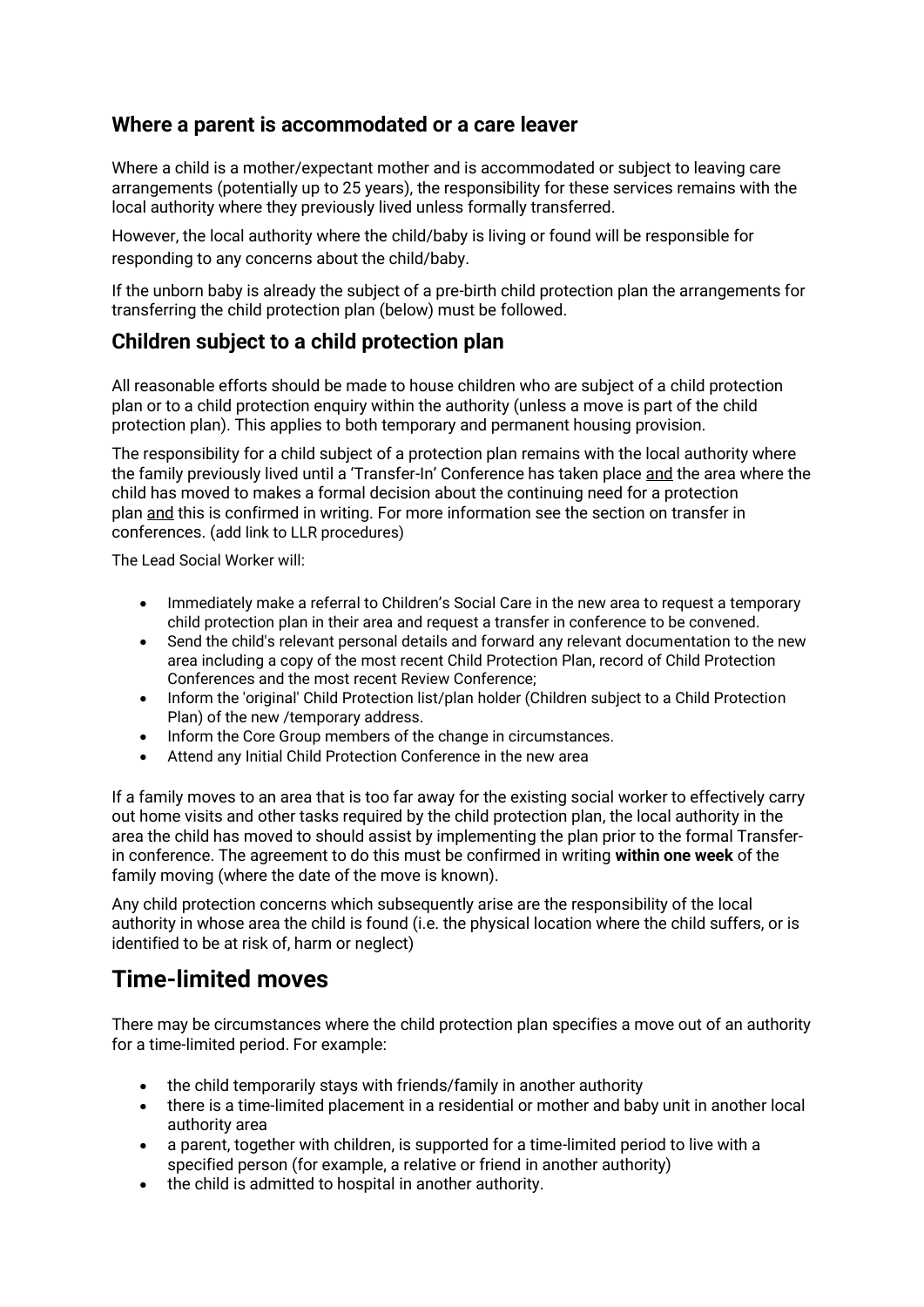In these cases the responsibility for the child protection plan will remain with the area who initiated the plan, although they may require assistance from the area where the child is temporarily living.

# **Children who move frequently**

The child protection plan will also remain with the area who initiated the plan if the family moves so frequently that the child's welfare cannot be adequately monitored. The local authority holding the case responsibility should share information with each successive authority that the family moves to.

Professionals in the area where the family are temporarily living should provide assistance to implement the child protection plan and should share information with the authority retaining the formal responsibility. The child should be added, in a temporary category, to the list of children on a child protection plan in each area they live.

# <span id="page-4-1"></span>**Children in receipt of services as a 'child in need'**

Where a child who is receiving services as a 'child in need' (but is not looked after or subject to a child protection plan) moves it is normally advisable that assessments, enquiries or particular pieces of work or treatment are concluded before any transfer of case responsibility takes place. This will limit the extent to which children and families are exposed to having to repeat their stories and prevent work to overcome child protection concerns having to be repeated.

Following formal notification, the authority in the area the child has moved to should undertake an assessment of need and make a decision on the child and family's eligibility for service provision **within one calendar month** of the notification of the move (or later if agreed).

The authority in the area the child has left should retain case responsibility while this assessment takes place and may retain responsibility for a limited period after if they wish to challenge the outcome of the assessment.

Any child protection concerns which subsequently arise are the responsibility of the local authority in whose area the child is found (i.e. the physical location where the child suffers, or is identified to be at risk of, harm or neglect).

# <span id="page-4-0"></span>**Children who move during section 47 enquiries**

In the event that a family moves while a section 47 enquiry is being undertaken, the authority who initiated the section 47 enquiry should convene a strategy meeting/discussion **within 72 hours.** This must include children's social care and other relevant professionals from the area the child has moved to.

The authority who initiated the enquiry retains responsibility until the completion of the enquiry, unless an alternative arrangement is agreed.

If a child protection conference is required it should be take place in the area the child has moved to.

## <span id="page-4-2"></span>**Other circumstances requiring cooperation across local authority boundaries**

#### **Co-parenting arrangements**

Where there is a co-parenting arrangement (however imbalanced) across two different local authority areas, the professionals in the two areas should jointly plan for the child's safety. This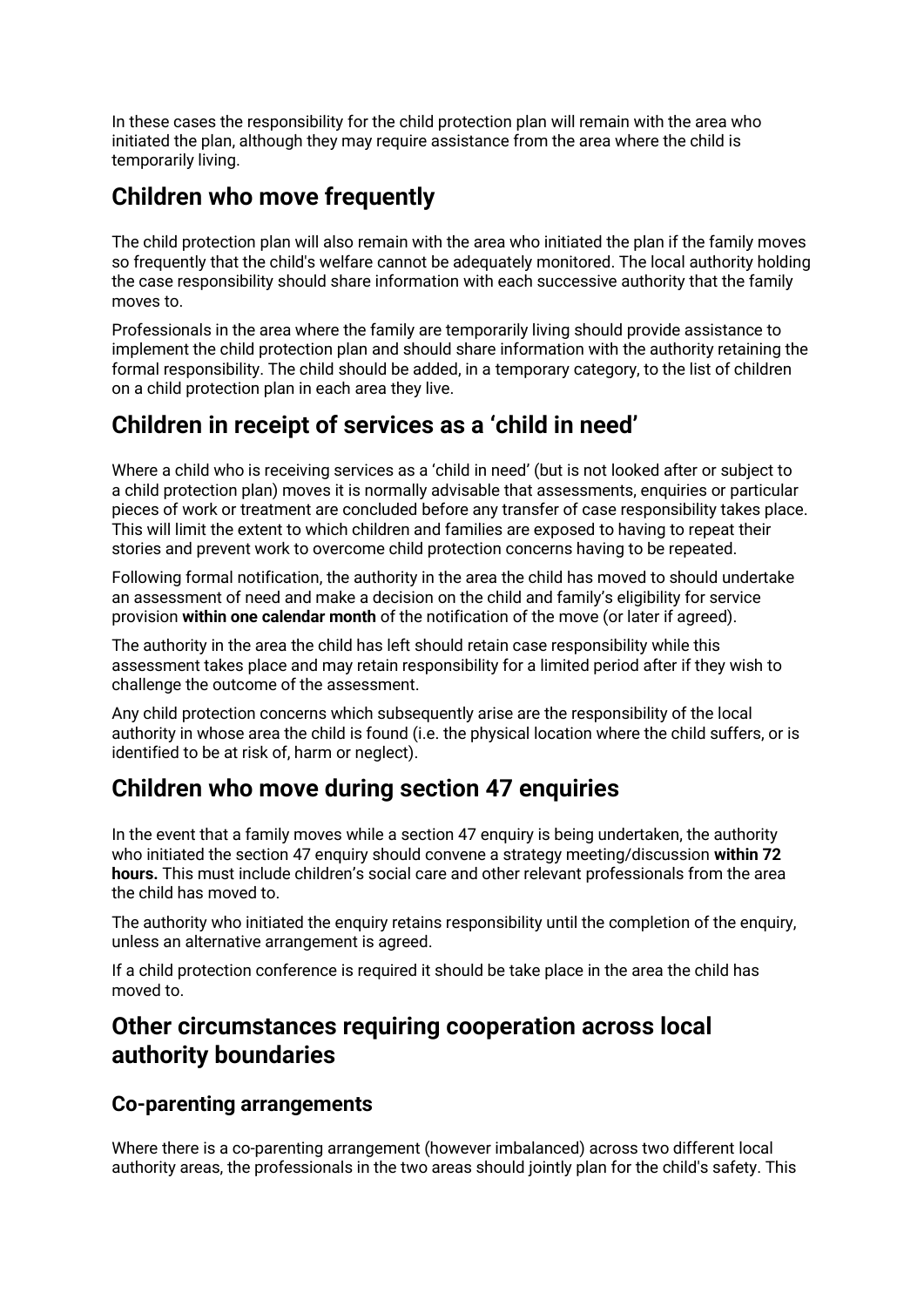will include an assessment of the child's needs in both locations and an assessment of both parents.

The facts of the individual case should determine which authority will have lead responsibility for the child protection plan, and the second authority will need to hold the child on a temporary plan. Reviews should be managed by the lead authority but will involve professionals from both areas.

#### **Housing**

Where housing and any subsistence costs are being provided by the area the child has left, these costs should continue to be borne by the local authority the child has left until the child and family's housing needs are resolved. Other local authority children's social care, or other services, should be provided by the area the child has moved to.

## **Negotiated alternatives**

In exceptional cases, in response to the circumstances of an individual child, a local authority children's social care manager may negotiate different arrangements to those set out here, with their equivalent in another local authority.

Such negotiated departure from this procedure should be confirmed in writing by both the local authorities within 48 hours of the agreement being made.

## **Inter-authority arrangements for child protection enquiries**

Responsibility for section 47 enquiries rests with the local authority children's social care for **the area where the child is living or is found.** For these purposes, 'found' means the physical location where the child suffers, or is identified to be at risk of, harm or neglect.

Usually, the area where the child is living is the same as the physical location where the child suffers, or is identified to be at risk, of harm and neglect. However, these may be different. For example

- a child found in one authority but subject to a child protection plan in another authority
- a looked after child placed in another local authority
- a child attending a boarding school in another area
- a child receiving in-patient treatment in another area
- a family currently receiving services from another local authority
- a child staying temporarily in the area but whose family continues to live in another authority
- a family who have moved into the area, but where another authority retains case responsibility temporarily
- a child suspected of being abused by a paedophile operating in another local authority are to the area the child lives.

Where more than one authority is involved, immediate and full consultation should take place between both areas to agree how enquiries will be planned and undertaken. However, **negotiations about responsibility must not cause delay in urgent situations.**

Any emergency action should be taken by the area where the child is suffering, or at risk of suffering, harm or neglect (unless agreement is reached the authority where the child normally lives will assume this responsibility).

The area where the child lives will be responsible if concerns relate to the child's home circumstances or if the concerns are in relation to the child's parenting.